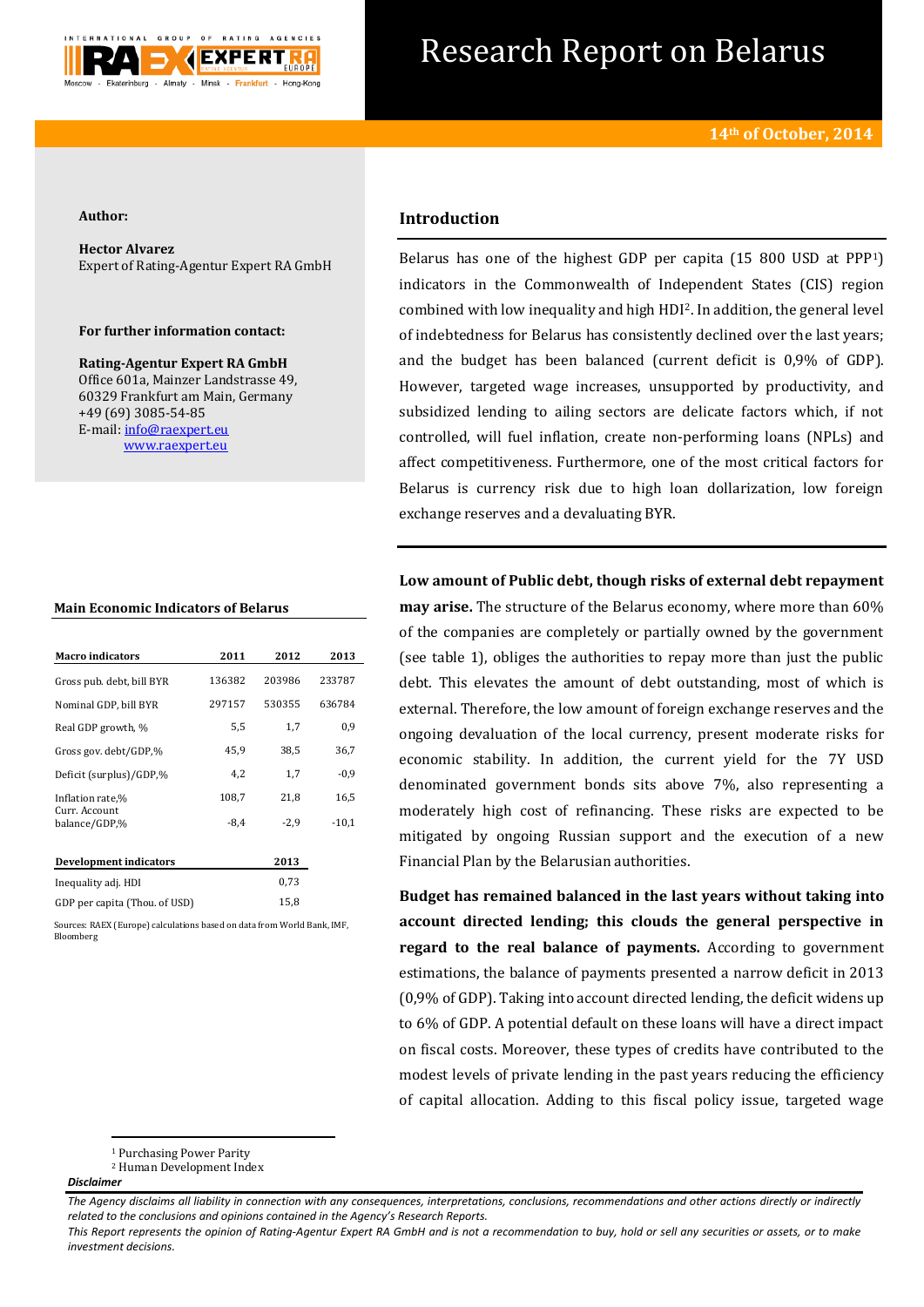**Table 1:** Ownership structure of Belarusian enterprises

| <b>Type of organization</b>          | Share of<br>employment | Ownership  |  |
|--------------------------------------|------------------------|------------|--|
| State-Owned Enterprises              | 19.2%                  | Government |  |
| <b>Budgetary Organizations</b>       | 19,3%                  |            |  |
| Civil Servants                       | 3,6%                   |            |  |
| Private with % of State<br>ownership | 21,3%                  |            |  |
| Private with no State<br>ownership   | 34.2%                  | Government |  |
| Foreign                              | 2,4%                   |            |  |

Source: RAEX (Europe) calculations based on data from IMF

#### **Graph 1:** M2, Real GDP and Inflation



Source: RAEX (Europe) calculations based on data from IMF and the Belarus Ministry of Finance

growth is also a problem that has contributed to spur inflation, creates internal imbalances and hinders competition. The new Government Financial Plan aims at solving these two concerns by limiting and controlling the amount of subsidized lending and reduce the emphasis of meeting wage targets.

**Monetary policy has been loose, and it will remain that way.** Halfway through 2013 the National Bank of the Republic of Belarus (NBRB) tightened monetary policy by raising interest rates and establishing reserve requirements in order to stop the demand for foreign currency deposits. Since then, the NBRB loosened monetary policy again by cutting interest rates and eliminating reserve requirements. At the same time, depreciation of the BYR has not been sufficient enough to balance the current account (it has appreciated in real terms) stalling competitiveness. Nonetheless, an abrupt devaluation of the BYR would harm the general economy due to high levels of loan dollarization and low foreign currency liquidity as will be pointed out later in this report. The above mentioned issue should be closely monitored. Furthermore, money supply (M2) has grown at faster paces than GDP avoiding inflation to ease (see graph 1).

**Low levels of competitiveness and unrealized privatization plans impact the economic outlook.** During the last couple of years privatization plans have been one of the main objectives for Belarusian authorities. Nevertheless, only a very small part of these plans have been executed (due to adverse market conditions according to the government) and credibility for further and bigger privatizations in the short and medium run has declined. Moreover, the role of the government in the economy is hindering productivity and impeding a better allocation of resources.

**The banking sector can be assessed as stable, however, the financial system in general is still strongly influenced by the government and rising debt dollarization represents a risk.** Observing the capital adequacy ratio for the banking system along with its ROA, it can be assessed that the banking sector is stable. However, loan dollarization is rapidly increasing and may represent an issue if suddenly an exchange rate turmoil were to exist. NPLs will drastically increase causing a shock due to the lack of foreign currency liquidity of the banking system and the government (in case aid is needed). Regarding the financial system in general, it is still hampered by strong influence from the government, e.g. subsidized lending, state owned banks, among other factors. In addition, the stock market remains undeveloped and non-transparent.

#### *Disclaimer*

*The Agency disclaims all liability in connection with any consequences, interpretations, conclusions, recommendations and other actions directly or indirectly related to the conclusions and opinions contained in the Agency's Research Reports.*

*This Report represents the opinion of Rating-Agentur Expert RA GmbH and is not a recommendation to buy, hold or sell any securities or assets, or to make investment decisions.*